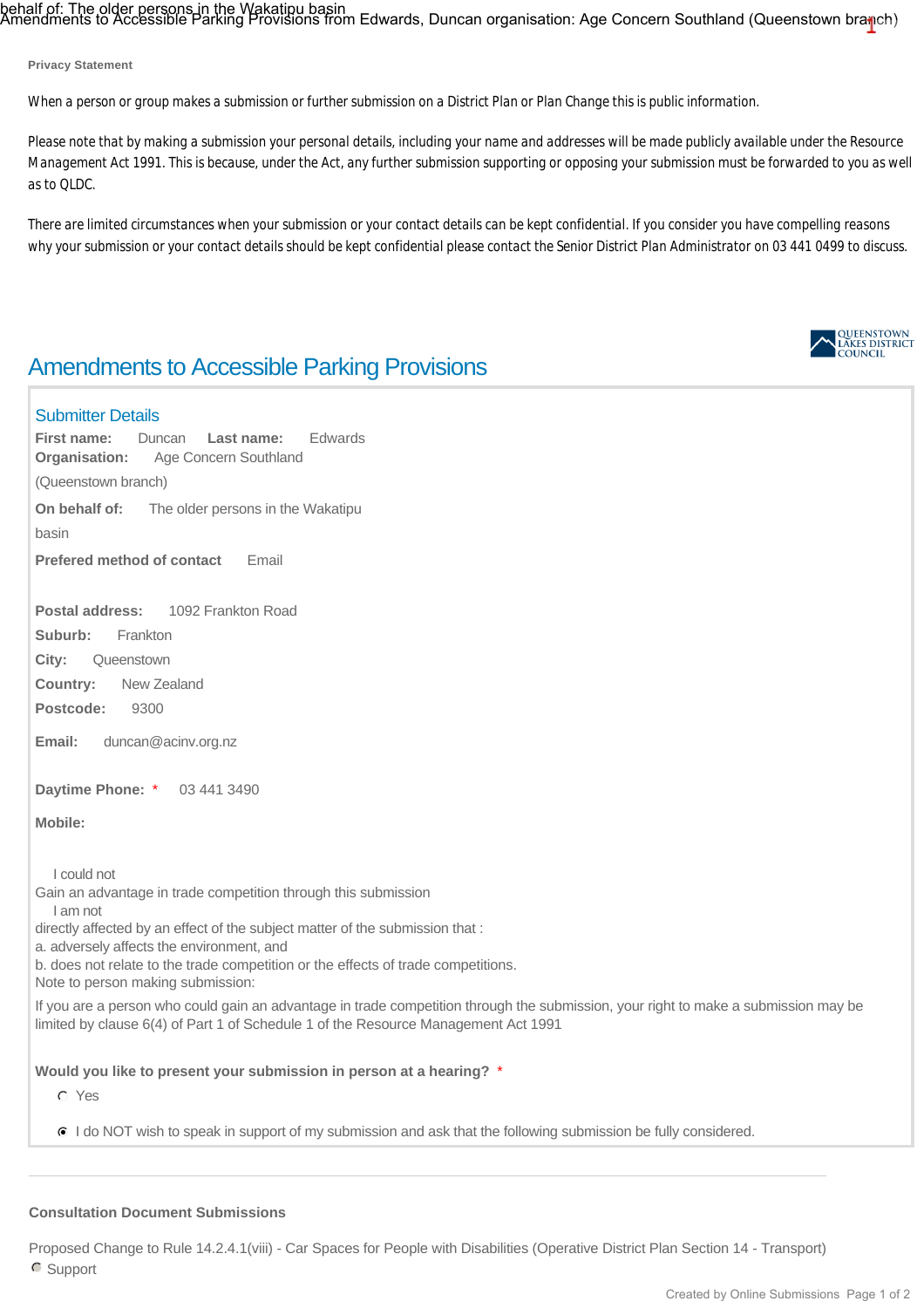# behalf of: The older persons in the Wakatipu basin<br>Amendments to Accessible Parking Provisions from Edwards, Duncan organisation: Age Concern Southland (Queenstown bra<mark>n</mark>ch)

Coppose

**C** Neutral

### **I seek the following decision from the Local Authority**

Re-assess the proposals to allow for the needs of the local community

### **My submission is**

Detailed in attached document.

Proposed variation to Rule 29.5.5 - Mobility Parking spaces (Proposed District Plan Chapter 29 - Transport)

**C** Support

Coppose

**C** Neutral

**I seek the following decision from the Local Authority** Re-assess the proposals to allow for the needs of the local community.

### **My submission is**

Detailed in the attached document

Attached Documents

File

Age Concern Submission on Amendments to Accessible Parking Provisions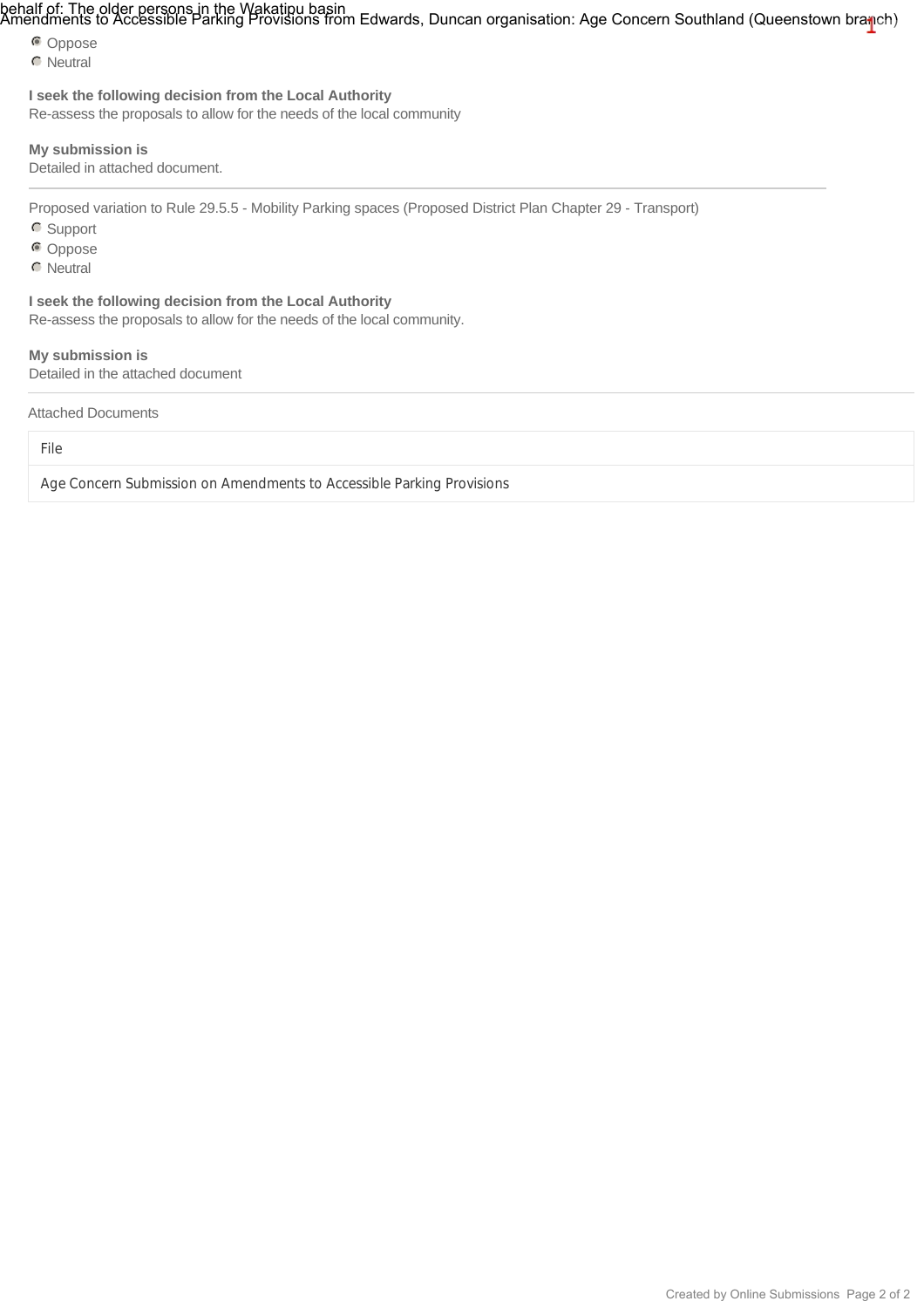### **Submission on Amendments to Accessible Parking Provisions**

In principal I agree with the QLDC proposed direction to reduce parking, and can see that this will have beneficial effects on reducing vehicle use and increasing active transport options. However, I argue that there is still a strong need to recognise and address the accessibility needs to the mobility impaired and the elderly. In particular, these needs are neglected with the number of car parks proposed under both the proposed changes to Rule 14.2.4.1(viii) of the Operative District Plan Section 14 and the proposed changes to Rule 29.5.5 of the Proposed District Plan Chapter 29. I address these changes as one, as I see the issues to be almost identical for both proposal documents. I make no comment here on impact of the proposed changes on mobility car parking across the board, and only focus on core services for the elderly with mobility problems (e.g. residences, healthcare services). I make no comment on the need for mobility parking for other demographics, for example at education facilities, day care facilities or event venues, as these are outside of the scope of my role. However, I expect much of what I say would also apply to these facilities.

The policy and planning documents, referred to in details available online about the proposed changes, note that there should be ongoing provision of mobility carparks at current rates, though I would argue that there is a growing need for mobility carparks. These documents also note that access and movement throughout the district for people with disabilities is not unreasonably restricted. I would argue that the proposed number of mobility carparks is such a restriction. The Queenstown Lakes District is in a period of demographic change, as an increasing number of people choose to retire here. As the Baby Boom generation ages into retirement, this demand is only increasing, and this will impact the need for mobility parks. Many of the Baby Boom generation have mobility issues. The exact number is unknown, though a very crude estimate of the local population, 65 years or older, who have a physical disability is approximately 800 residents. This crude estimate is determined by applying the percentage of the New Zealand population identifying as physically disabled in the 2006 census (the last time this question was asked), to the local population 65 years and older the 2018 census. Note this is likely to be an underestimate of demand for mobility parking, as this does not count people under 65, visitors, nor allow for the increase in the resident population since Covid-19.

Nationally there is a move towards inclusiveness for people with disabilities, including mobility issues. Indications of this include the recent Health and Disability System Review, the response to this from disabled people, and the planned formation of the Ministry for Disabled People in 2022. By continuing with the proposed ludicrously-low number of mobility parks, there is a very real risk of Queenstown as being seen to be a bit backward by national standards. Also nationally, existing standards around construction note that specific building types, such as medical centres should provide greater numbers of accessible car parks than the minimum required<sup>1</sup>. This is not addressed in the mobility parking proposals. For example, the proposed changes for mobility parking for elderly persons housing are exactly the same as the proposed changes for mobility parking at homestays (1-10 units/bedrooms no spaces required, 11-50 units/bedrooms 2 spaces required). Yet, elderly persons are more likely to require mobility parking than visitors are. Mobility tends to decrease with age, and the number of elderly person's requiring mobility parks is likely to be greater than for other populations. Also, elderly person's age-similar friends are likely to have the same need for mobility parks, so a number will also be required for visitors. Yet, currently no parks are proposed for visitors to elderly person's housing. A similar situation holds for Elderly Care Homes where the residents of almost all have

**.** 

<sup>1</sup> New Zealand Building Standards – Design for Access and Mobility – Buildings and Associated Facilities (2001)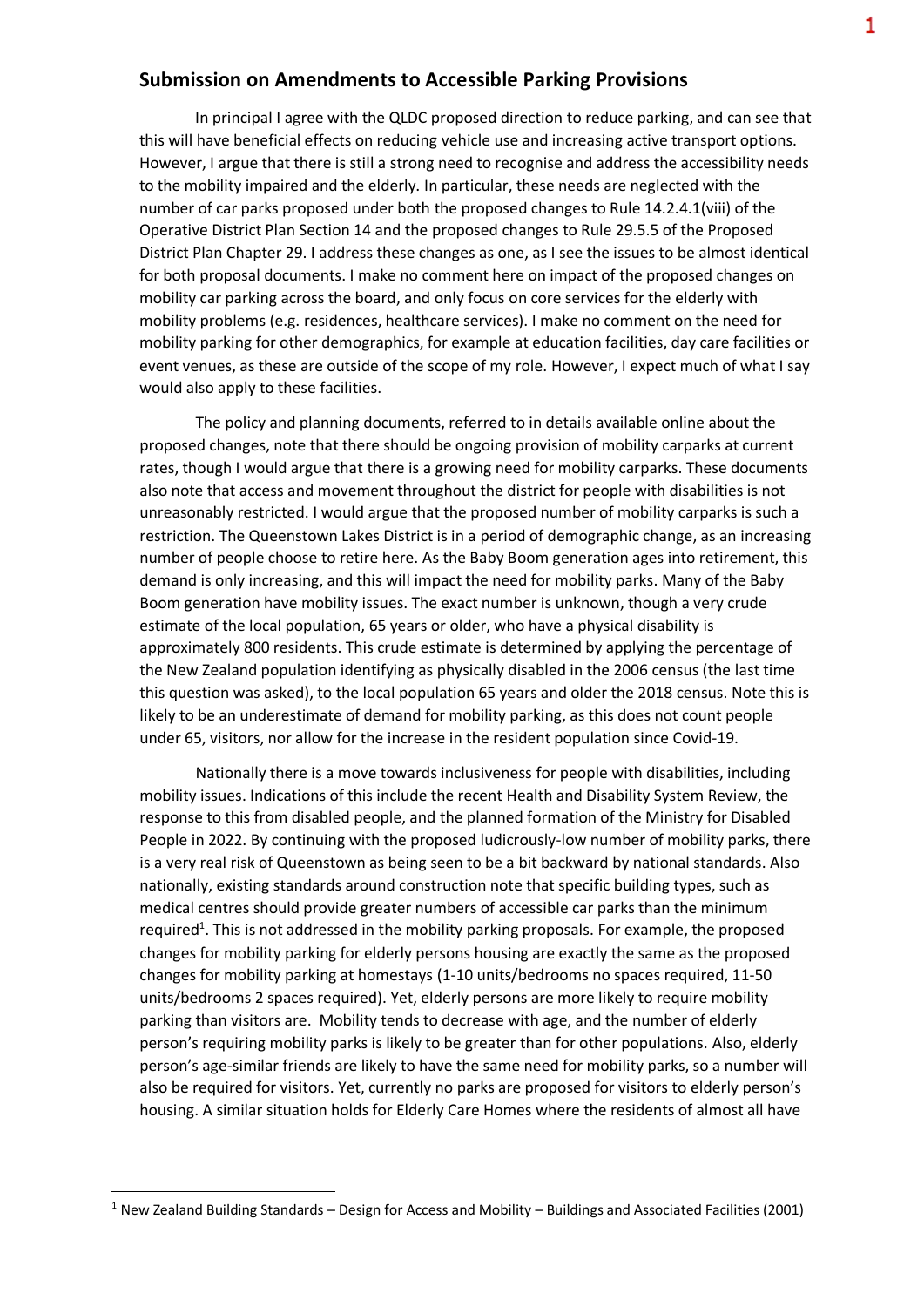mobility problems, and so need a greater number of mobility parks provided. They will also need mobility parks for their age-similar visitors.

The calculations for the proposed number of mobility parks seem flawed, and do not allow for current or anticipated future demand for mobility parking. The number of mobility carparks proposed seem to be crude translations of existing, per-other-park allocations, and the proposed changes to expression of mobility parking requirements would lead to a reduction in the number of mobility parks. Currently, the number of mobility parks required is determined as a proportion of other car parks. As such the proposed translation of determining mobility parks as a proportion of building residents would seem reasonable on the surface. However, this does not accurately indicate the number of building users, which is usually substantially higher. To gauge this for yourself, consider the number of employees at a supermarket versus the number of consumers at the supermarket. The number of building residents (e.g. employees) does not provide an accurate indication of the need for parking from the users of the facility (e.g. consumers). I would hazard a guess that current parking levels at most supermarkets are calculated on expected use, rather than number of employees. The proposals also require a large step of a large number of residents/room/units/employees before a mobility park is allocated. These numbers are very unlikely to apply to the needs of the district. I suggest that the proposals be adjusted so that increasing use of a facility is counted in finer grained, smaller steps, with mobility parks allocated at each step. This would align more realistically with expected development in the region. After all, this is the Queenstown Lakes District, not New York.

Some of the proposed number of mobility parks are nonsensical. For example, the proposals include 1 mobility park for a 250 bed hospital and 2 mobility parks for a 500 bed hospital. In comparison, lakes District Hospital currently has 4 mobility parks for a total of 59 beds across the entire complex, including the Maternity wing, Emergency Department, and Arvida Care Home. Under the proposed mobility parking requirements, the hospital would require no mobility parks, and would only require 1-2 parks when it has quadrupled in size (depending on what aspect of the proposals you focus on). This is an unrealistic expectation of need. Similar limitations apply to the proposals for Health Care Services and Community Care Activities, where the proposed numbers are also likely to be too low.

The proposals note that the details can be changed at a later date, though this seems to gloss over the fact that very few, if any, developers are going to willingly re-allocate developed land to mobility parking. This is assuming that it is even possible, because if all land has been built upon, then there will be no option to add mobility parks in the future. Similarly, allowing developers to determine the number of mobility parks above the minimum is likely to lead to an undersupply, as such use of land returns little profit. As such, I fear that profit will take precedence over the needs of the community.

I suggest that if the QLDC are unable to give this issue the full assessment it requires, that new proposals are drafted, with higher mobility parking requirements, rather than proposed lower mobility parking requirements. It is going to be much easier to reallocate an unused mobility park for development than it is to take over an already developed space to add a mobility park. All in all, I implore the QLDC to hold off on the mobility car parking proposals, and give priority consideration to the needs of the community both now and in the future.

Duncan Edwards

Age Concern Queenstown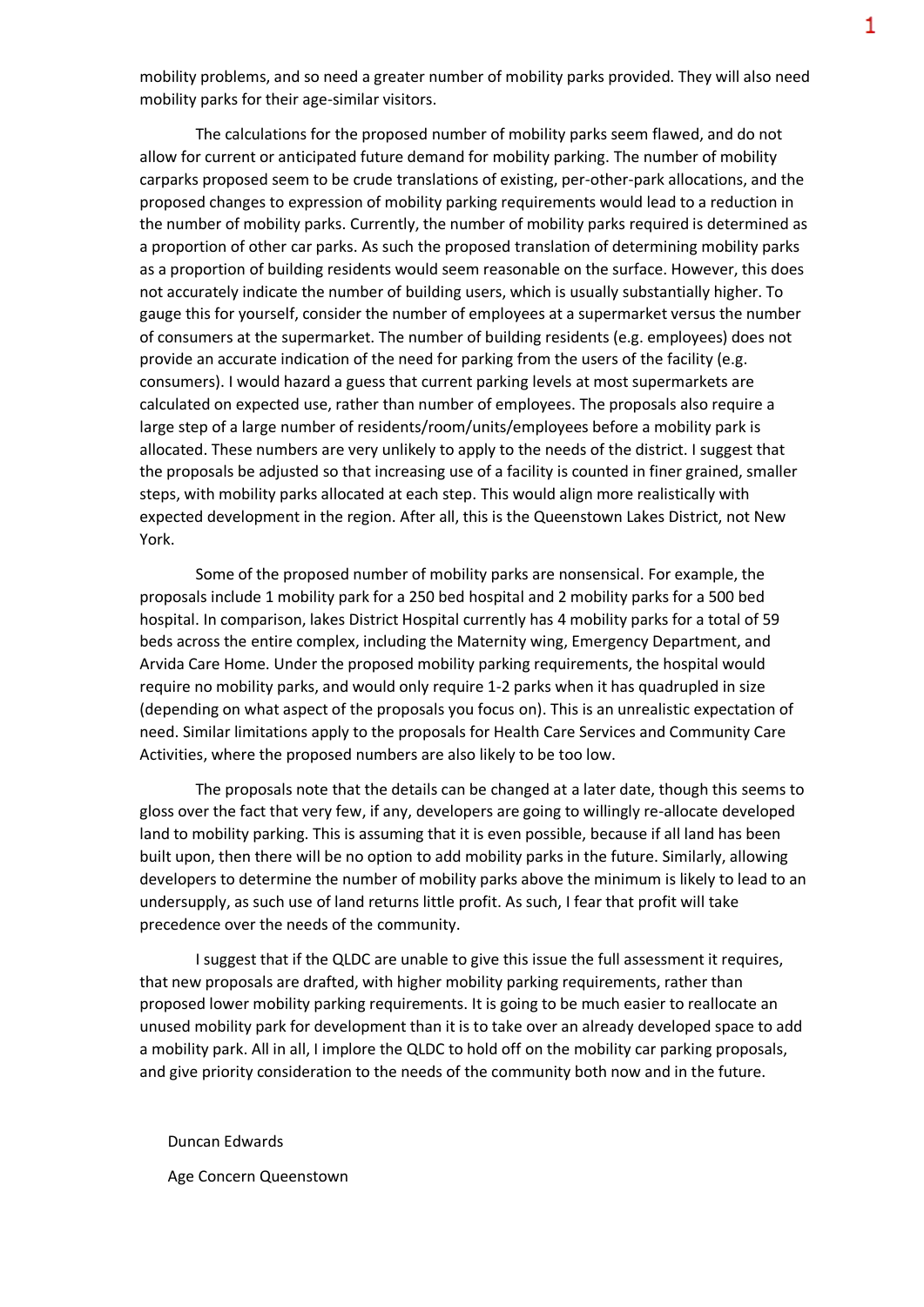### Amendments to Accessible Parking Provisions from Sanders, Jonathan

**Privacy Statement**

*When a person or group makes a submission or further submission on a District Plan or Plan Change this is public information.*

*Please note that by making a submission your personal details, including your name and addresses will be made publicly available under the Resource Management Act 1991. This is because, under the Act, any further submission supporting or opposing your submission must be forwarded to you as well as to QLDC.*

*There are limited circumstances when your submission or your contact details can be kept confidential. If you consider you have compelling reasons why your submission or your contact details should be kept confidential please contact the Senior District Plan Administrator on 03 441 0499 to discuss.*

# Amendments to Accessible Parking Provisions

### Submitter Details

**First name:** Jonathan **Last name:** Sanders

**On behalf of:** 

**Prefered method of contact** Email

**Postal address:** PO Box 2810, Wakatipu

**Suburb:** 

**City:** Queenstown

**Country:** New Zealand

**Postcode:** 9349

**Email:** jonathansandersnz@gmail.com

**Daytime Phone:** \* 03 441 27394

**Mobile:** 

I could not

Gain an advantage in trade competition through this submission

I am not

directly affected by an effect of the subject matter of the submission that :

a. adversely affects the environment, and

b. does not relate to the trade competition or the effects of trade competitions.

Note to person making submission:

If you are a person who could gain an advantage in trade competition through the submission, your right to make a submission may be limited by clause 6(4) of Part 1 of Schedule 1 of the Resource Management Act 1991

### **Would you like to present your submission in person at a hearing?** \*

Yes

I do NOT wish to speak in support of my submission and ask that the following submission be fully considered.

### **Consultation Document Submissions**

Proposed variation to Rule 29.5.5 - Mobility Parking spaces (Proposed District Plan Chapter 29 - Transport)

C Support

- Oppose
- **C** Neutral

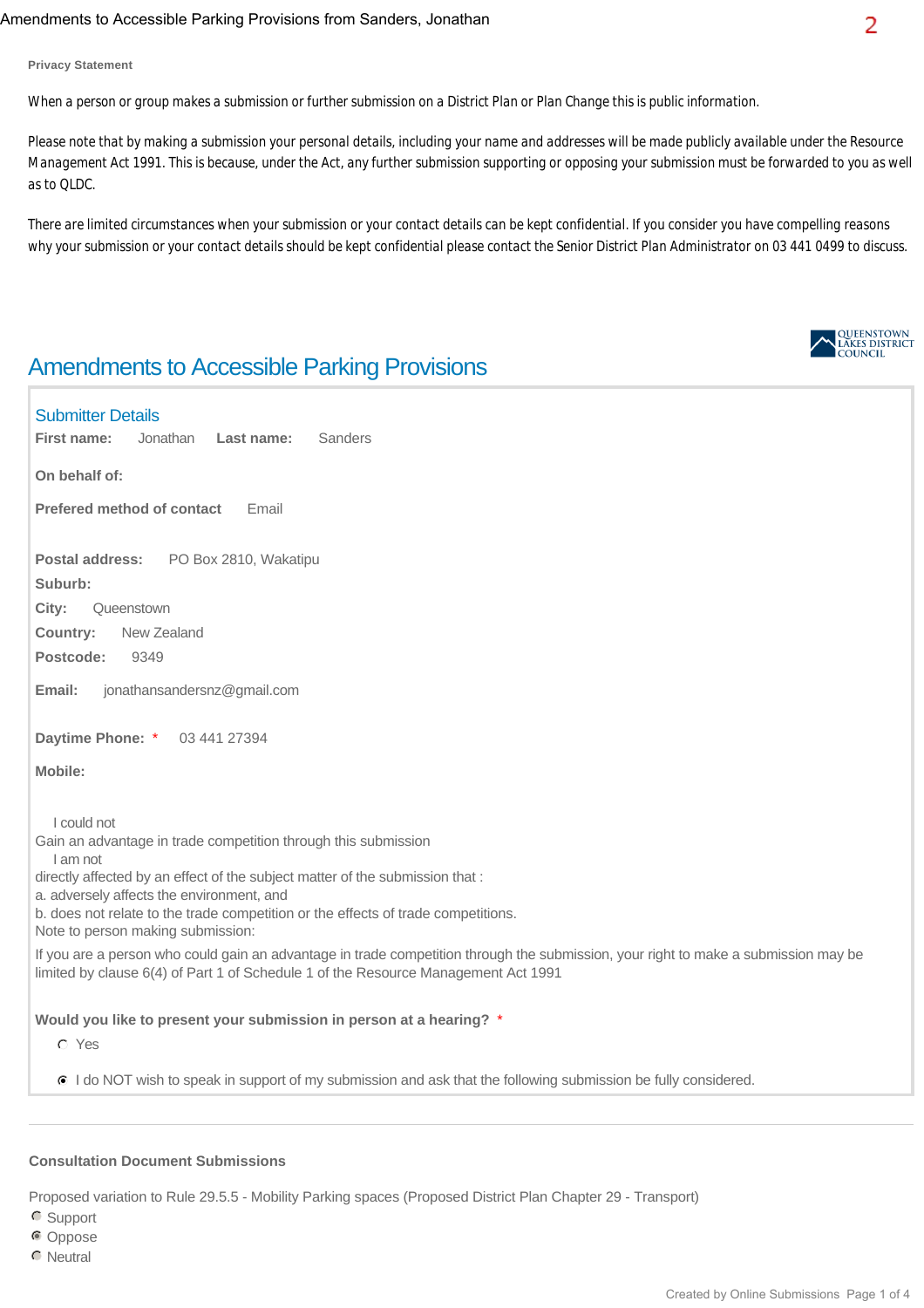### Amendments to Accessible Parking Provisions from Sanders, Jonathan

**I seek the following decision from the Local Authority**

Airbnb/Holiday Homes 'Residential Visitor Accommodation' with max of 12 guests = no need to build an accessible car park. Any more than 12 guests they can provide an accessible park.

### **My submission is**

My concern is with the need to build a accessible car park for 'holiday home' short term accommodation. I understand the Councl calls this 'Residential Visitor Accommodation'

After speaking to a Council Planner when I called up, they informed me that the newly proposed rules would require an accessible car park for an 'airbnb' style home if more than 5 guests are proposed. This seems crazy as 6 guests is not much and most holiday homes cater for 6 - 10 guests and so only need one or two car parks for guests.

It seems like the rules are designed to make people supply accessible car parks to larger accommodation premises like hotels and motels - this is absolutely fine in my opinion as these larger-scale complexes can cater to people with accessible needs and have level entries (or elevators), and often have accessible units with larger bathrooms etc. These places operate at a scale that means they should have to provide accesssible parking.

As for airbnbs/holiday homes, they are not designed to cater for the accessible needs from the ground up as they are usually existing homes. Example - there are often internal and external stairs (no elevators), and standard widths for hallways/doors etc. They are standard residential homes and retrofitting them to cater for accessible needs would be ridiculously expensive.

Forcing someone to build an accessible car park if they want to rent their holiday home out short-term, when structurally the property is not suited to accommodate for these users in the first place makes no sense. i.e. all well and good that an accessible car park is provided - then the person with mobility needs is forced to walk down two flights of stairs to get into the house - makes no sense.

Unlike a motel/hotel etc where it is assumed - there is no 'expectation' from the market that an airbnb home is to be accessible. If someone has queries about this, they will ask the host before booking. In fact airbnb hosts would often specifically advertise if a property is accessible as a benefit to their listing.

I would encourage the Council to actually look around airbnb etc at the homes that are available for rent, and get a picture of just how many of those are truly 'accessible' structurally. Requiring accessible parks there makes no sense at all. If the Council is going to require accessible parks, they may as well require elevators to be installed, mobility toilets etc.

There's probably a balance to be had, however.

If some is providing a large-scale airbnb home then perhaps they should provide an accessible car park. However given the nature of holiday homes for the reasons I have outlined - I strongly believe that 90% of 'Residential Visitor Accommodation' homes should be exempt from this requirement. Perhaps say an airbnb that can cater for more than 12 guests should need to provide an accessible park. If an airbnb host is operating at that scale - then that can be a fair part of their business. But the majority of airbnbs should not need to provide any accessible car parks given they use standard homes.

### **I seek the following decision from the Local Authority**

Airbnb/Holiday Homes 'Residential Visitor Accommodation' with max of 12 guests = no need to build an accessible car park. Any more than 12 guests they can provide an accessible park.

Proposed Change to Rule 14.2.4.1(viii) - Car Spaces for People with Disabilities (Operative District Plan Section 14 - Transport)

C Support

COppose

**C** Neutral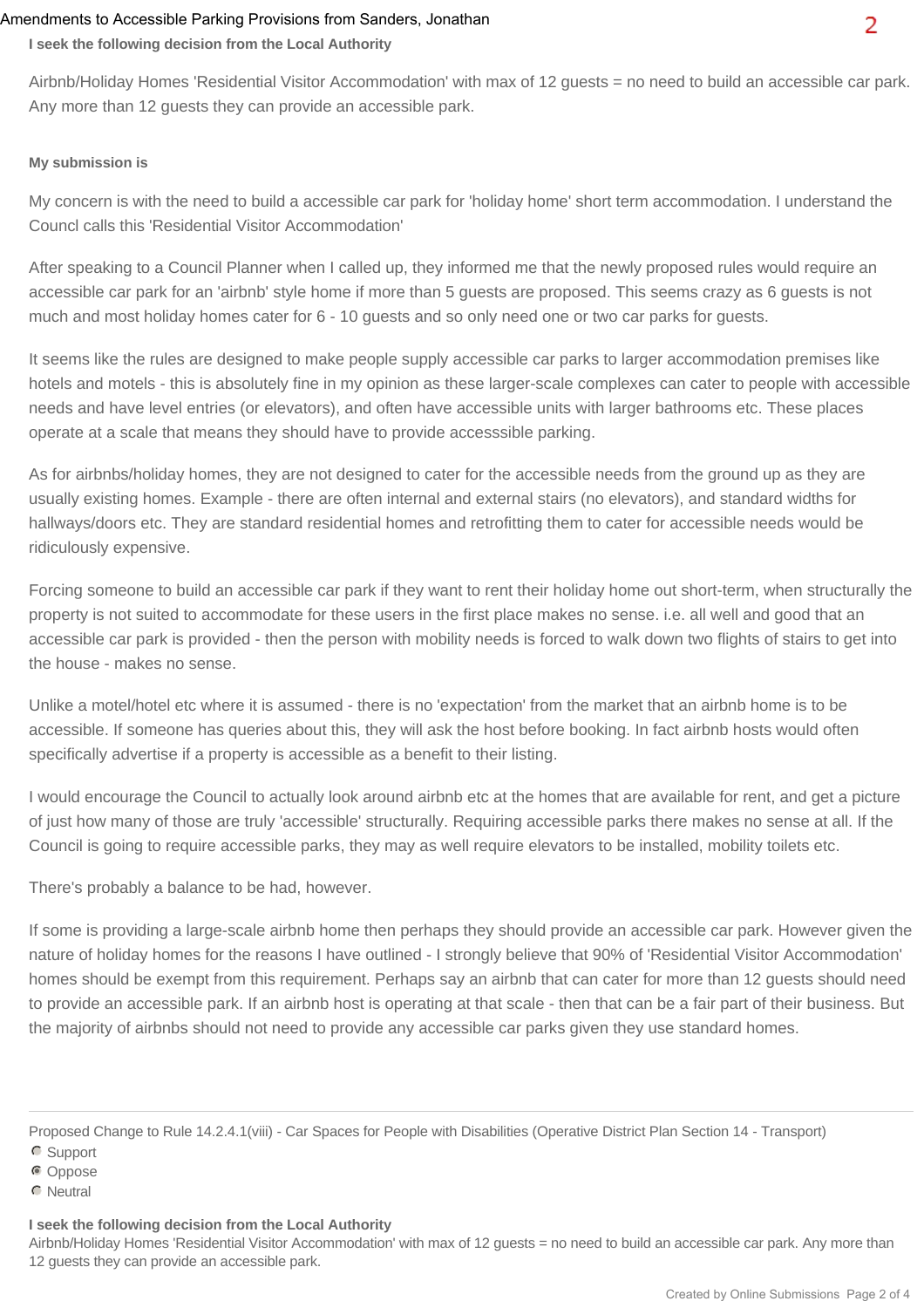### Amendments to Accessible Parking Provisions from Sanders, Jonathan

My concern is with the need to build a accessible car park for 'holiday home' short term accommodation. I understand the Councl calls this 'Residential Visitor Accommodation'

After speaking to a Council Planner when I called up, they informed me that the newly proposed rules would require an accessible car park for an 'airbnb' style home if more than 5 guests are proposed. This seems crazy as 6 guests is not much and most holiday homes cater for 6 - 10 guests and so only need one or two car parks for guests.

It seems like the rules are designed to make people supply accessible car parks to larger accommodation premises like hotels and motels - this is absolutely fine in my opinion as these larger-scale complexes can cater to people with accessible needs and have level entries (or elevators), and often have accessible units with larger bathrooms etc. These places operate at a scale that means they should have to provide accesssible parking.

As for airbnbs/holiday homes, they are not designed to cater for the accessible needs from the ground up as they are usually existing homes. Example - there are often internal and external stairs (no elevators), and standard widths for hallways/doors etc. They are standard residential homes and retrofitting them to cater for accessible needs would be ridiculously expensive.

Forcing someone to build an accessible car park if they want to rent their holiday home out short-term, when structurally the property is not suited to accommodate for these users in the first place makes no sense. i.e. all well and good that an accessible car park is provided - then the person with mobility needs is forced to walk down two flights of stairs to get into the house - makes no sense.

Unlike a motel/hotel etc where it is assumed - there is no 'expectation' from the market that an airbnb home is to be accessible. If someone has queries about this, they will ask the host before booking. In fact airbnb hosts would often specifically advertise if a property is accessible as a benefit to their listing.

I would encourage the Council to actually look around airbnb etc at the homes that are available for rent, and get a picture of just how many of those are truly 'accessible' structurally. Requiring accessible parks there makes no sense at all. If the Council is going to require accessible parks, they may as well require elevators to be installed, mobility toilets etc.

There's probably a balance to be had, however.

If some is providing a large-scale airbnb home then perhaps they should provide an accessible car park. However given the nature of holiday homes for the reasons I have outlined - I strongly believe that 90% of 'Residential Visitor Accommodation' homes should be exempt from this requirement. Perhaps say an airbnb that can cater for more than 12 guests should need to provide an accessible park. If an airbnb host is operating at that scale - then that can be a fair part of their business. But the majority of airbnbs should not need to provide any accessible car parks given they use standard homes.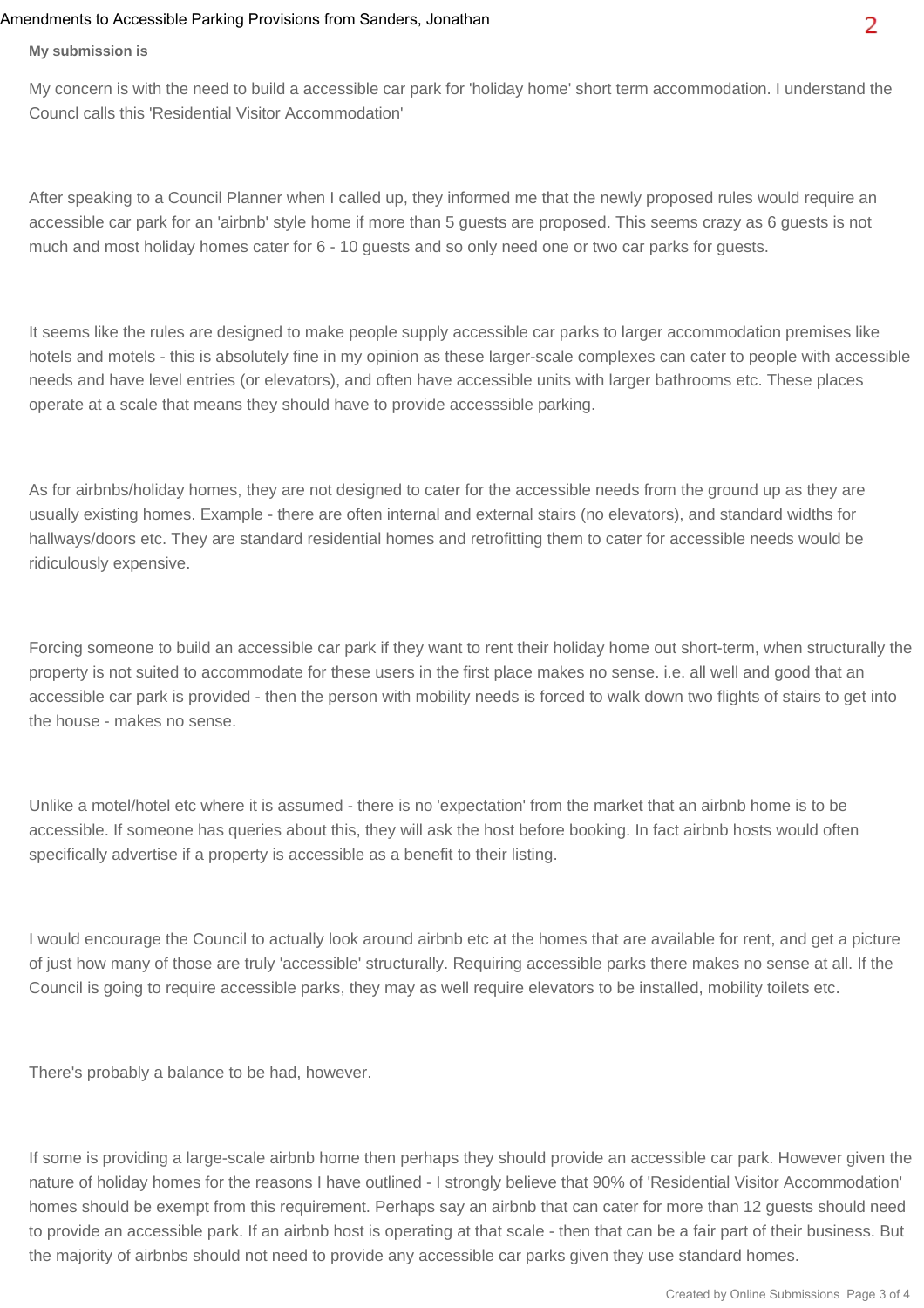|  | <b>Attached Documents</b> |
|--|---------------------------|
|--|---------------------------|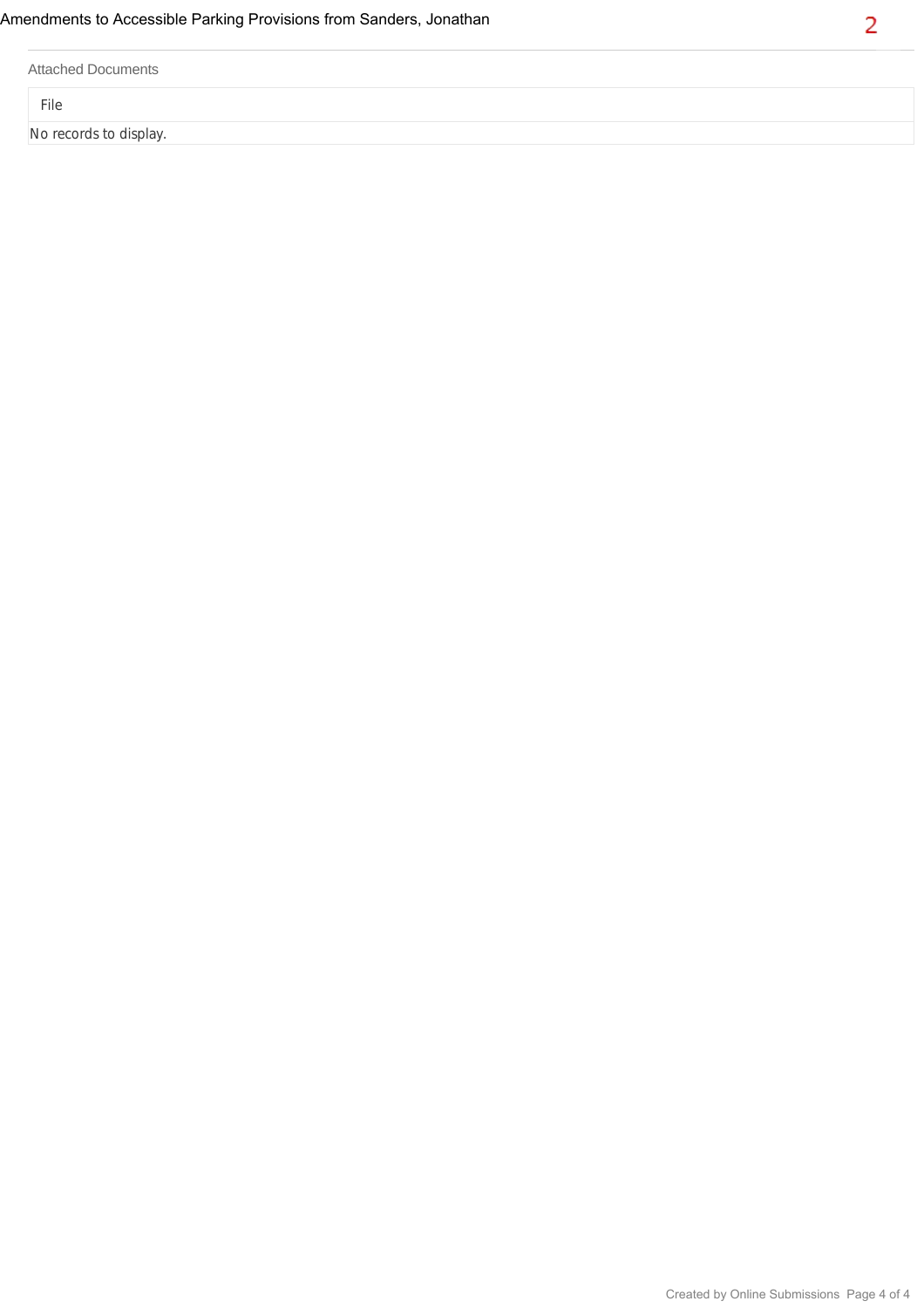*When a person or group makes a submission or further submission on a District Plan or Plan Change this is public information.*

*Please note that by making a submission your personal details, including your name and addresses will be made publicly available under the Resource Management Act 1991. This is because, under the Act, any further submission supporting or opposing your submission must be forwarded to you as well as to QLDC.*

*There are limited circumstances when your submission or your contact details can be kept confidential. If you consider you have compelling reasons why your submission or your contact details should be kept confidential please contact the Senior District Plan Administrator on 03 441 0499 to discuss.*

# Amendments to Accessible Parking Provisions

### Submitter Details

**Organisation:** Remarkables Park Limited **On behalf of:** Remarkables Park Limited **Postal address: Suburb: City: Country:** New Zealand **Postcode: Email:** b.fitzpatrick@remarkablespark.com **Daytime Phone:** \* **Mobile:** 021946952 **First name:** Brian **Last name:** Fitzpatrick **Prefered method of contact Email** I could not Gain an advantage in trade competition through this submission I am not directly affected by an effect of the subject matter of the submission that : a. adversely affects the environment, and b. does not relate to the trade competition or the effects of trade competitions. Note to person making submission: If you are a person who could gain an advantage in trade competition through the submission, your right to make a submission may be limited by clause 6(4) of Part 1 of Schedule 1 of the Resource Management Act 1991 **Would you like to present your submission in person at a hearing?** \* Yes I do NOT wish to speak in support of my submission and ask that the following submission be fully considered. Additional requirements for hearing:

QUEENSTOWN **COUNCH**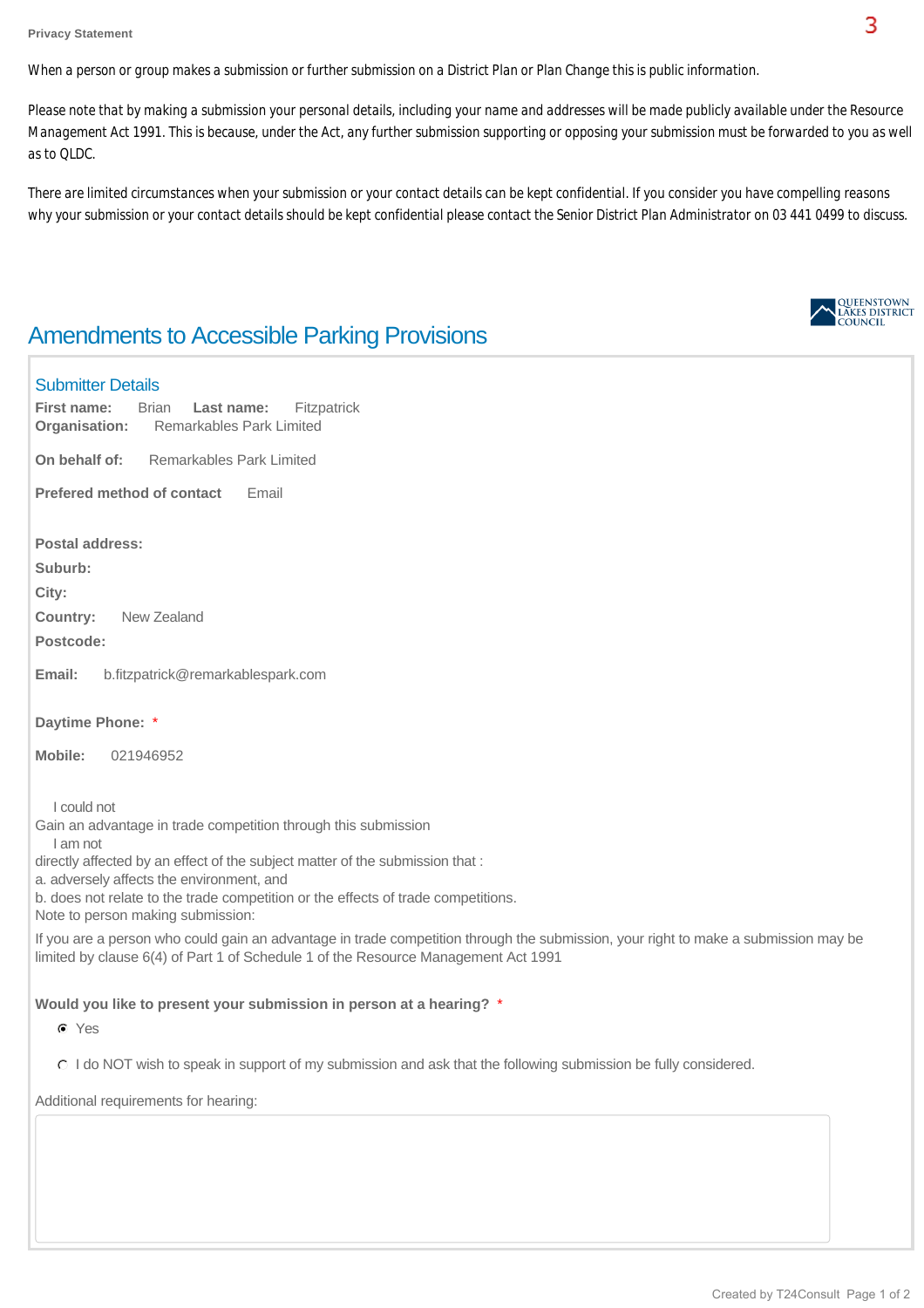File

Brian Fitzpatrick (Remarkables Park Limited) – Accessible Parking Nov 21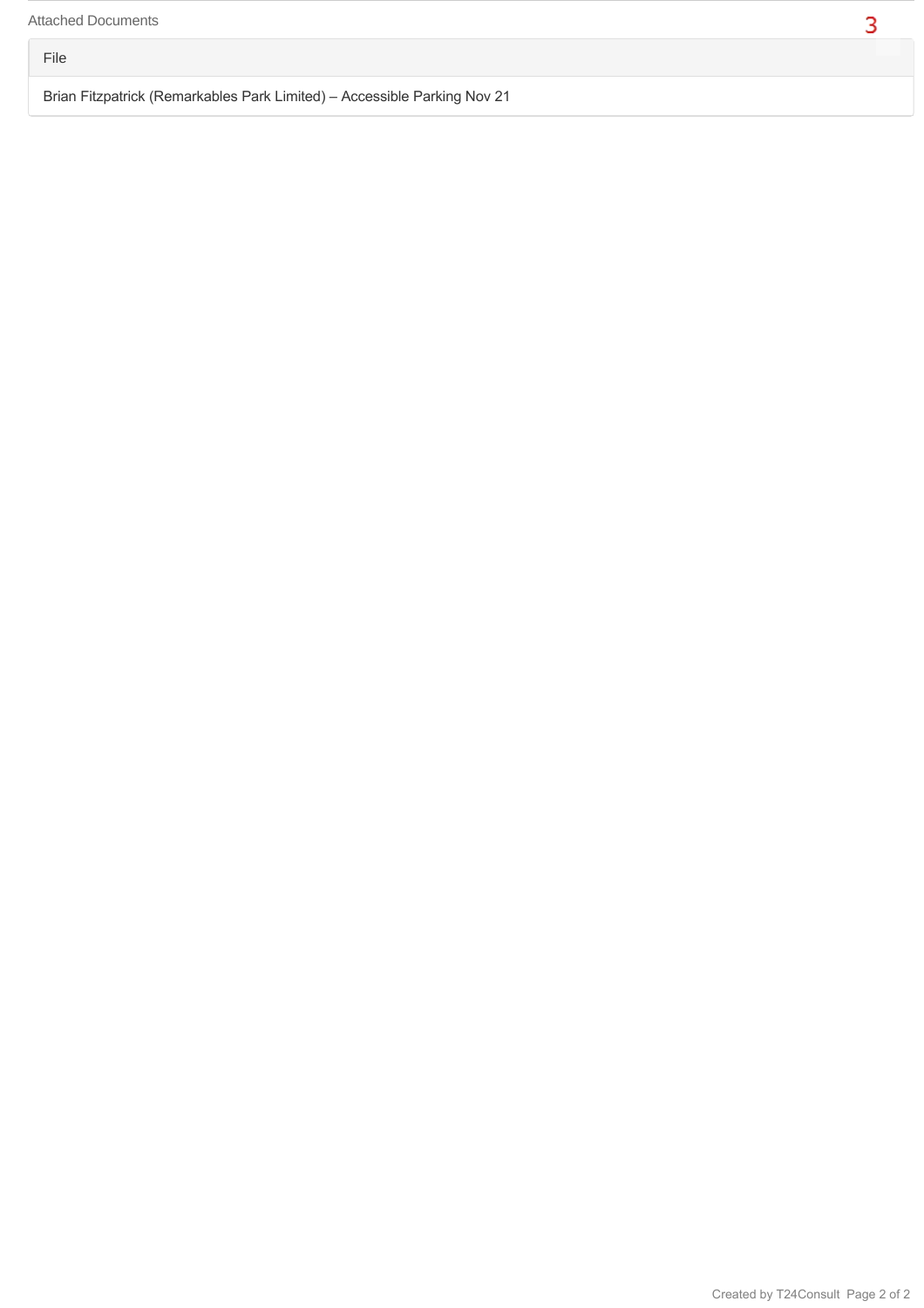

# FORM 5: SUBMISSION

ON NOTIFIED PROPOSED DISTRICT PLAN *OR* PLAN CHANGE *OR* VARIATION *OR* POLICY STATEMENT



*Clause 6 of Schedule 1, Resource Management Act 1991*

| Name of submitter [full name] Remarkables Park Limited (RPL)                                                                             |                                                                                                                                                                                                                                                                                                                                                                                                                                |  |  |
|------------------------------------------------------------------------------------------------------------------------------------------|--------------------------------------------------------------------------------------------------------------------------------------------------------------------------------------------------------------------------------------------------------------------------------------------------------------------------------------------------------------------------------------------------------------------------------|--|--|
|                                                                                                                                          | This is a submission on the following proposed policy statement (or on the following proposed plan or on a change proposed to the following policy<br>statement or plan or on the following proposed variation to a proposed policy statement or on the following proposed variation to a proposed plan or on the<br>following proposed variation to a change to an existing policy statement or plan) (the <b>proposal</b> ): |  |  |
| <b>NAME OF</b><br>$\boldsymbol{\mathcal{H}}$<br>Proposed or existing policy statement or plan and (where applicable) change or variation |                                                                                                                                                                                                                                                                                                                                                                                                                                |  |  |
|                                                                                                                                          |                                                                                                                                                                                                                                                                                                                                                                                                                                |  |  |
|                                                                                                                                          | Proposed variation to Rule 29.5.5 - Mobility Parking spaces (Proposed District Plan Chapter 29 - Transport)                                                                                                                                                                                                                                                                                                                    |  |  |
| $\mathbf{V}$ could not**<br>could /                                                                                                      | gain an advantage in trade competition through this submission.                                                                                                                                                                                                                                                                                                                                                                |  |  |

*\* Delete entire paragraph if you could not gain an advantage in trade competition through this submission.*

*\*\* Select one.*

SPECIFIC PROVISIONS // Of the proposal that my submission relates to are:

[give details] Item 29.5.5.31 in Table 29.3 of Proposed variation to Rule 29.5.5 - Mobility Parking spaces (Proposed District Plan Chapter 29 – Transport)

### MY SUBMISSION

[*Include:* whether you support or oppose the specific provisions or wish to have them amended; and reasons for your view] RPL opposes item 29.5.5.31 in Table 29.3 of the Proposed Variation to Rule 29.5.5 and submits that it should be amended or deleted. This provision appears to have been inserted in error or with insufficient thought about its applicability to the Queenstown Lakes District.

The Activity covered by item 29.5.5.31 is "Unstaffed Utility". This term is not defined in the Definitions section of the District Plan but we would have to understand it to mean a utility that does not require any staff - perhaps an unmanned pump station, or electricity substation. Based purely on the meaning of the words it would seem quite illogical to require mobility staff parking to be provided for an unstaffed facility. Mobility guest parking would seem equally irrelevant at a facility that has no one to receive guests. Perhaps even more strange is that this provision purports to deal with situations where there are "1 - 10 unstaffed utilities", "11-100 unstaffed utilities" and ">100 unstaffed utilities" on a site. Generally an unstaffed utility would be a stand alone structure on its own site (usually a designated site) but perhaps it is conceivable that, on a very large area of land, there could be two or even three unstaffed utilities. It is not conceivable that council needs to cater for the possibility of there being 11-100 or even more than 100 unstaffed utilities on one site.

- > whether you consider that the proposed plan or policy statement or change fails to give effect to a consensus position and therefore how it should be modified; or
- > in the case that your submission addresses a point on which the collaborative group did not reach a consensus position, how that provision in the plan or policy statement should be modified.
- *\* This paragraph may be deleted if the proposal is not subject to a collaborative planning process.*

<sup>\*</sup>*If your submission relates to a proposed policy statement or plan prepared or changed using the collaborative planning process, you must indicate the following:*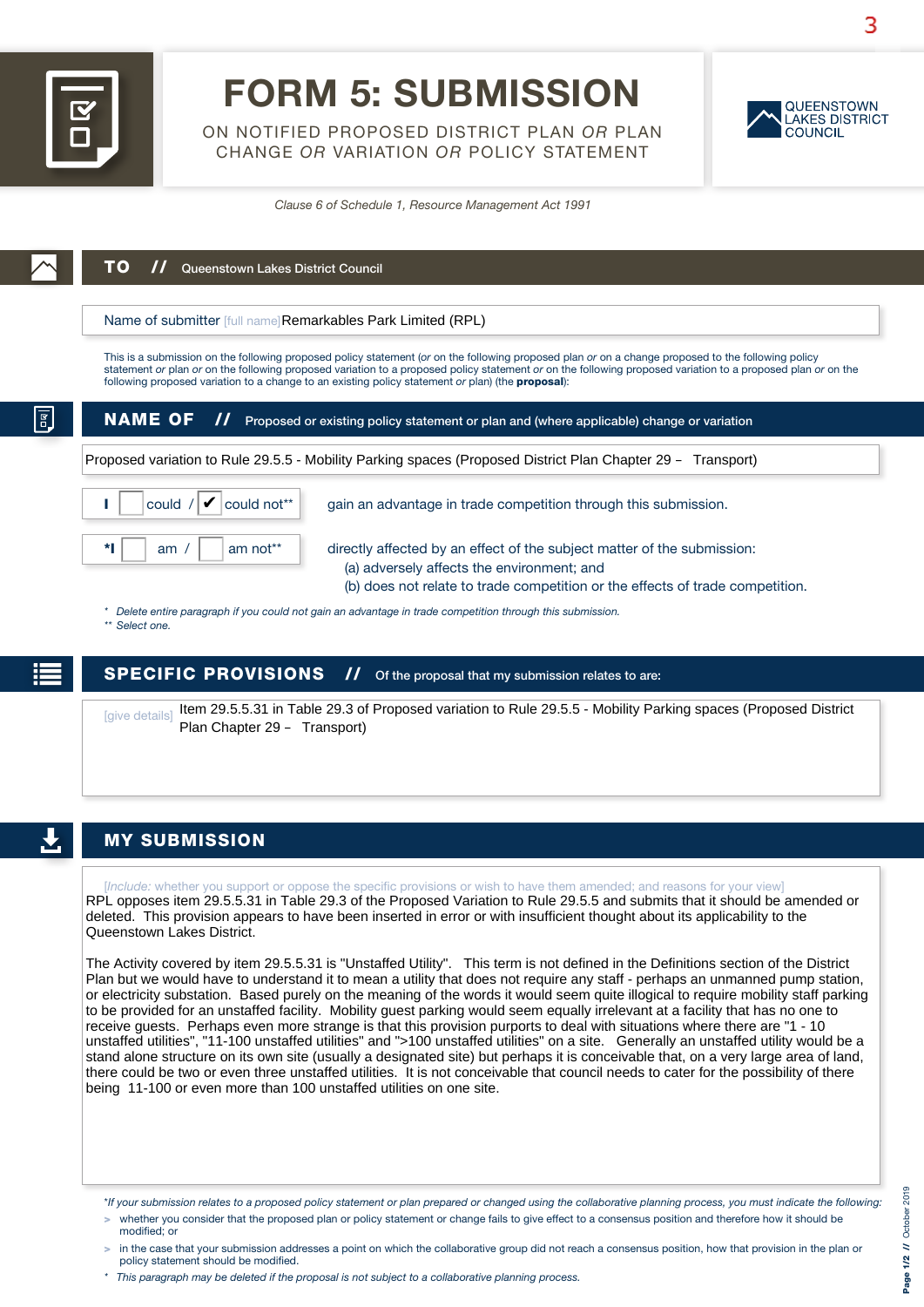RPL seeks that the Mobility Parking Spaces requirement for Unstaffed Utilities be shown as 0 (zero) in both the Resident/Visitor and Staff/Guest columns of Table 29.3. In the alternative, RPL seeks the deletion of row 29.5.5.31 Unstaffed Utility.

| ✔ | wish |  |
|---|------|--|
|   |      |  |
|   |      |  |

# **SIGNATURE**

#### \*\*Signature

### Date 25 November 2021

### YOUR DETAILS // Our preferred methods of corresponding with you are by email and phone.

| *I I<br>do not wish**<br>V<br>wish /                                                        | to be heard in support of my submission.                                                                                                                                                                                               |                      |  |  |  |
|---------------------------------------------------------------------------------------------|----------------------------------------------------------------------------------------------------------------------------------------------------------------------------------------------------------------------------------------|----------------------|--|--|--|
| V<br>will /<br>will not**                                                                   | consider presenting a joint case with others presenting similar submissions.                                                                                                                                                           |                      |  |  |  |
| ** Select one.                                                                              | * In the case of a submission made on a proposed planning instrument that is subject to a streamlined planning process, you need only<br>indicate whether you wish to be heard if the direction specifies that a hearing will be held. |                      |  |  |  |
| <b>SIGNATURE</b>                                                                            |                                                                                                                                                                                                                                        |                      |  |  |  |
| **Signature<br>[or person authorised to sign on behalf of submitter]                        |                                                                                                                                                                                                                                        |                      |  |  |  |
| Date 25 November 2021                                                                       |                                                                                                                                                                                                                                        |                      |  |  |  |
| ** A signature is not required if you make your submission by electronic means.             |                                                                                                                                                                                                                                        |                      |  |  |  |
| <b>YOUR DETAILS</b><br>$\boldsymbol{\mathcal{H}}$                                           | Our preferred methods of corresponding with you are by email and phone.                                                                                                                                                                |                      |  |  |  |
|                                                                                             | Electronic address for service of submitter [email]b.fitzpatrick@remarkablespark.com                                                                                                                                                   |                      |  |  |  |
| Telephone [work] 021 946 952                                                                | [home]                                                                                                                                                                                                                                 | [mobile] 021 946 952 |  |  |  |
| <b>Postal Address</b><br>for alternative method of service<br>under section 352 of the Act] |                                                                                                                                                                                                                                        | Post code            |  |  |  |
|                                                                                             | Contact person [name and designation, if applicable] Brian Fitzpatrick, General manager Development                                                                                                                                    |                      |  |  |  |

Contact person [name and designation, if applicable] Brian Fitzpatrick, General manager Development

### NOTE // To person making submission

If you are a person who could gain an advantage in trade competition through the submission, your right to make a submission may be limited by clause 6(4) of Part 1 of Schedule 1 of the Resource Management Act 1991.

Please note that your submission (or part of your submission) may be struck out if the authority is satisfied that at least 1 of the following applies to the submission (or part of the submission):

> it is frivolous or vexatious:

- > it discloses no reasonable or relevant case:
- > it would be an abuse of the hearing process to allow the submission (or the part) to be taken further:
- > it contains offensive language:
- > it is supported only by material that purports to be independent expert evidence, but has been prepared by a person who is not independent or who does not have sufficient specialised knowledge or skill to give expert advice on the matter.





Queenstown Lakes District Council Private Bag 50072, Queenstown 9348 Gorge Road, Queenstown 9300

P: 03 441 0499 E: services@qldc.govt.nz www.qldc.govt.nz 3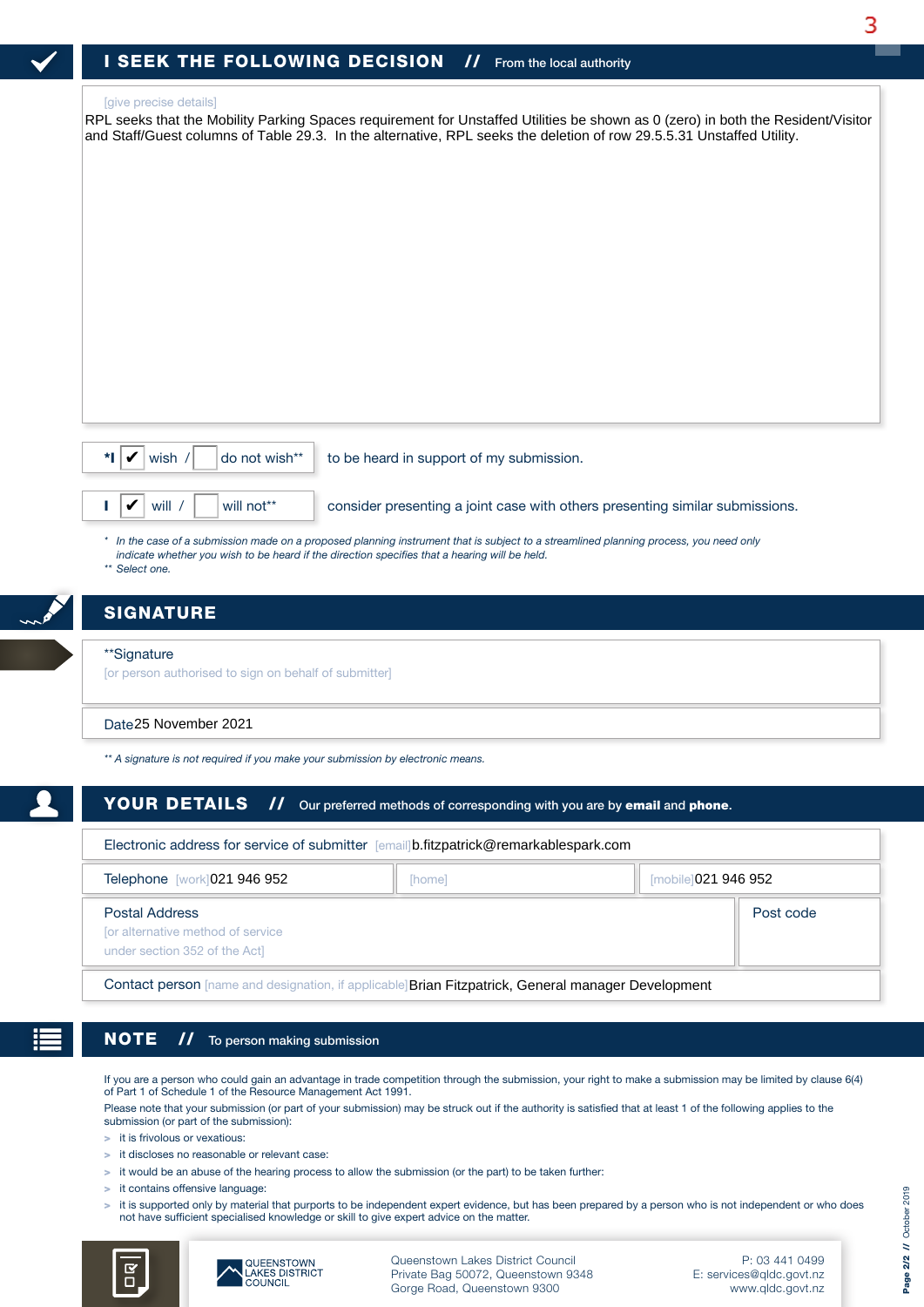Amendments to Accessible Parking Provisions from Turner, Emma organisation: Paterson Pitts Group behalf of: Paterson Pitts Group

**Privacy Statement**

*When a person or group makes a submission or further submission on a District Plan or Plan Change this is public information.*

*Please note that by making a submission your personal details, including your name and addresses will be made publicly available under the Resource Management Act 1991. This is because, under the Act, any further submission supporting or opposing your submission must be forwarded to you as well as to QLDC.*

*There are limited circumstances when your submission or your contact details can be kept confidential. If you consider you have compelling reasons why your submission or your contact details should be kept confidential please contact the Senior District Plan Administrator on 03 441 0499 to discuss.*

# Amendments to Accessible Parking Provisions

### Submitter Details

**Organisation:** Paterson Pitts Group **First name:** Emma **Last name:** Turner

**On behalf of:** Paterson Pitts Group

**Prefered method of contact Email** 

**Postal address:** PO Box 2645, Wakatipu

**Suburb:** 

**City:** Queenstown

**Country:** New Zealand

**Postcode:** 9349

**Email:** emma.turner@ppgroup.co.nz

**Daytime Phone:** \* 021 974 886

**Mobile:** 

I could not

Gain an advantage in trade competition through this submission

I am not

directly affected by an effect of the subject matter of the submission that :

a. adversely affects the environment, and

b. does not relate to the trade competition or the effects of trade competitions.

Note to person making submission:

If you are a person who could gain an advantage in trade competition through the submission, your right to make a submission may be limited by clause 6(4) of Part 1 of Schedule 1 of the Resource Management Act 1991

**Would you like to present your submission in person at a hearing?** \*

Yes

I do NOT wish to speak in support of my submission and ask that the following submission be fully considered.

Additional requirements for hearing:

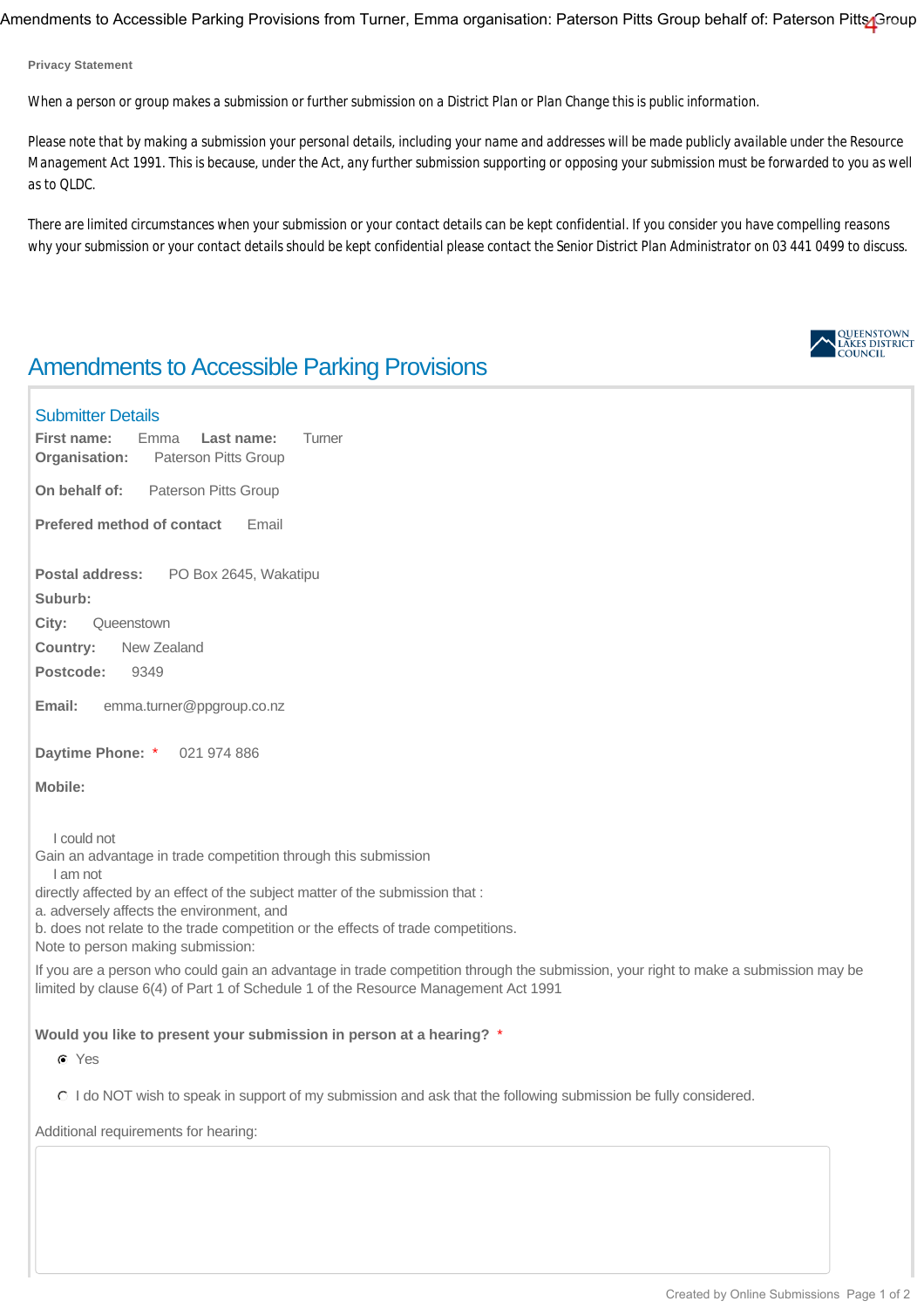Attached Documents

File

Mobility Parking Submission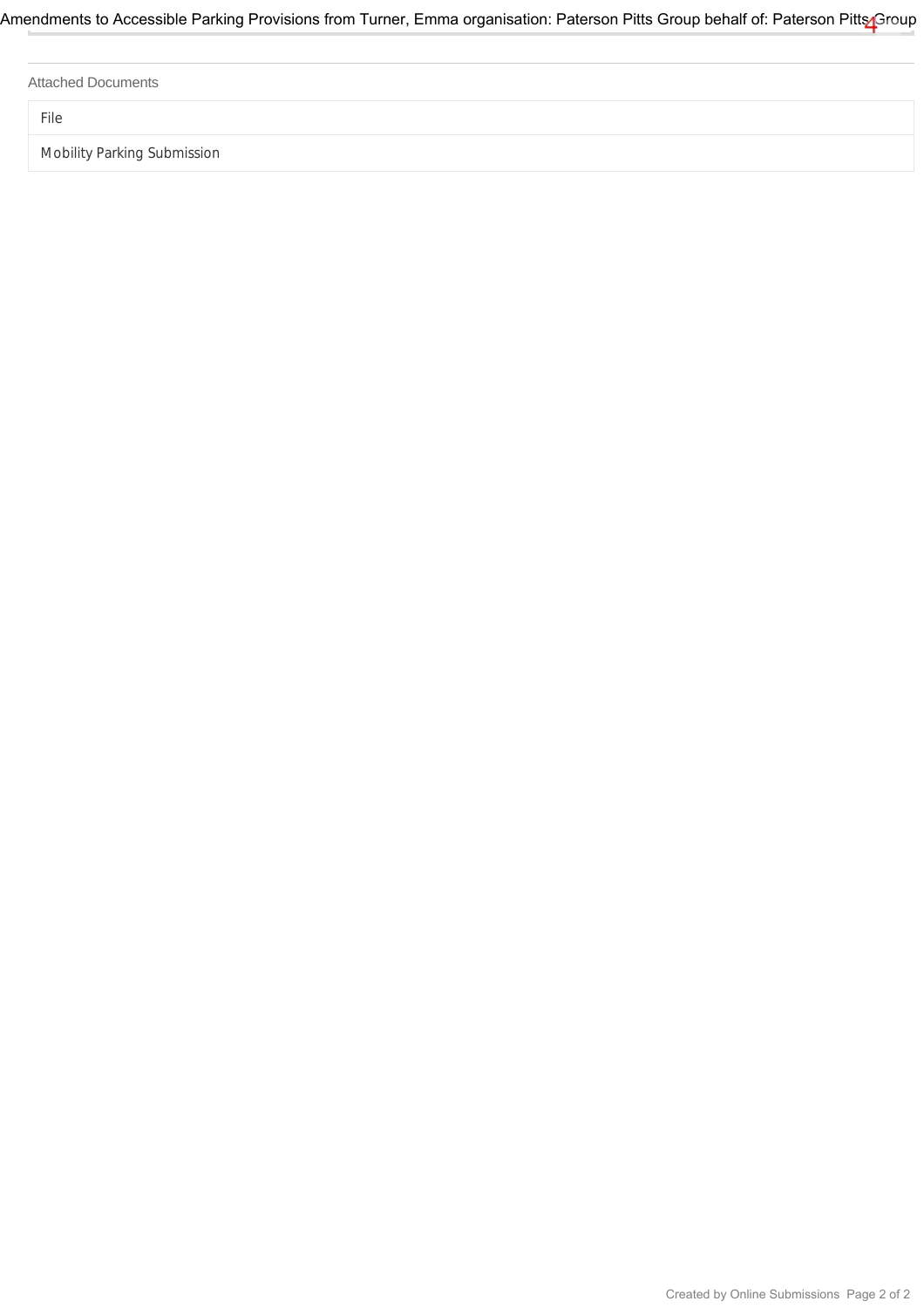# **PATERSONPITTSGROU**

Surveying • Planning • Engineering

Your Land Professionals www.ppgroup.co.nz 0800 PPGROUP



Mobility Parking submission

## 1.1 Specific Provisions

*1.1.1 Operative District Plan*

Change to Rule 14.2.4.1(viii)

## *1.1.2 Proposed District Plan*

Change to Rule 29.5.5

# 1.2 Submission (support/oppose)

- 1. Support retaining Mobility Parking provisions within the ODP as it is beneficial for community members who rely on accessible parks for their health and wellbeing as well as being consistent with the NPS-UD direction.
- 2. Support retaining Mobility Parking provisions within the PDP as it is beneficial for community members who rely on accessible parks for their health and wellbeing as well as being consistent with the NPS-UD direction.
- 3. Support activity-based approach to Mobility Parking as the standard park ratio will no longer be an effective method to require accessible parks in the District Plan.
- 4. Oppose the variation as a whole, as the intention of maintaining the status quo in an activity-based form has not been achieved. Where more than one activity is proposed for a site the variation results in more accessible parks than what was required prior to the variation. This will have unintended consequences of requiring future developments to provide significantly more mobility parking than what is required under the current rule.

For example, if a site was to be developed with three different activities such as unit style visitor accommodation (11 units), a commercial recreation activity (28 people) as well as a restaurant (over  $250m<sup>2</sup>$ ) each of these activities will be considered separately and require a set number of mobility of car parks.

Under the PDP rules prior to the variation, the total standard car parks required would be 39. As Rule 29.5.5 prior to the variation allows for "activity or activities" this allows the mobility parking to be grouped together, the mobility car parks required are therefore considered under the ratio of nonaccessible spaces to mobility spaces and for 11-100 non-accessible spaces, 2 mobility spaces would be required.

However, when separated out per activity:

**DUNEDIN-**P.O. Box 5933. Dunedin 9058. T 03 477 3245

**CHRISTCHURCH-**P.O. Box 160094. Christchurch 8441. T 03 928 1533

**ALEXANDRA:** P.O. Box 103. Alexandra 9340. T 03 448 8775

CROMWELL · P.O. Box 84, Cromwell 9342. T 03 445 1826

OUFFNSTOWN-P.O. Box 2645. Queenstown 9349. T 03 441 4715

WANAKA: PO Box 283 Wanaka 9305. T 03 443 0110